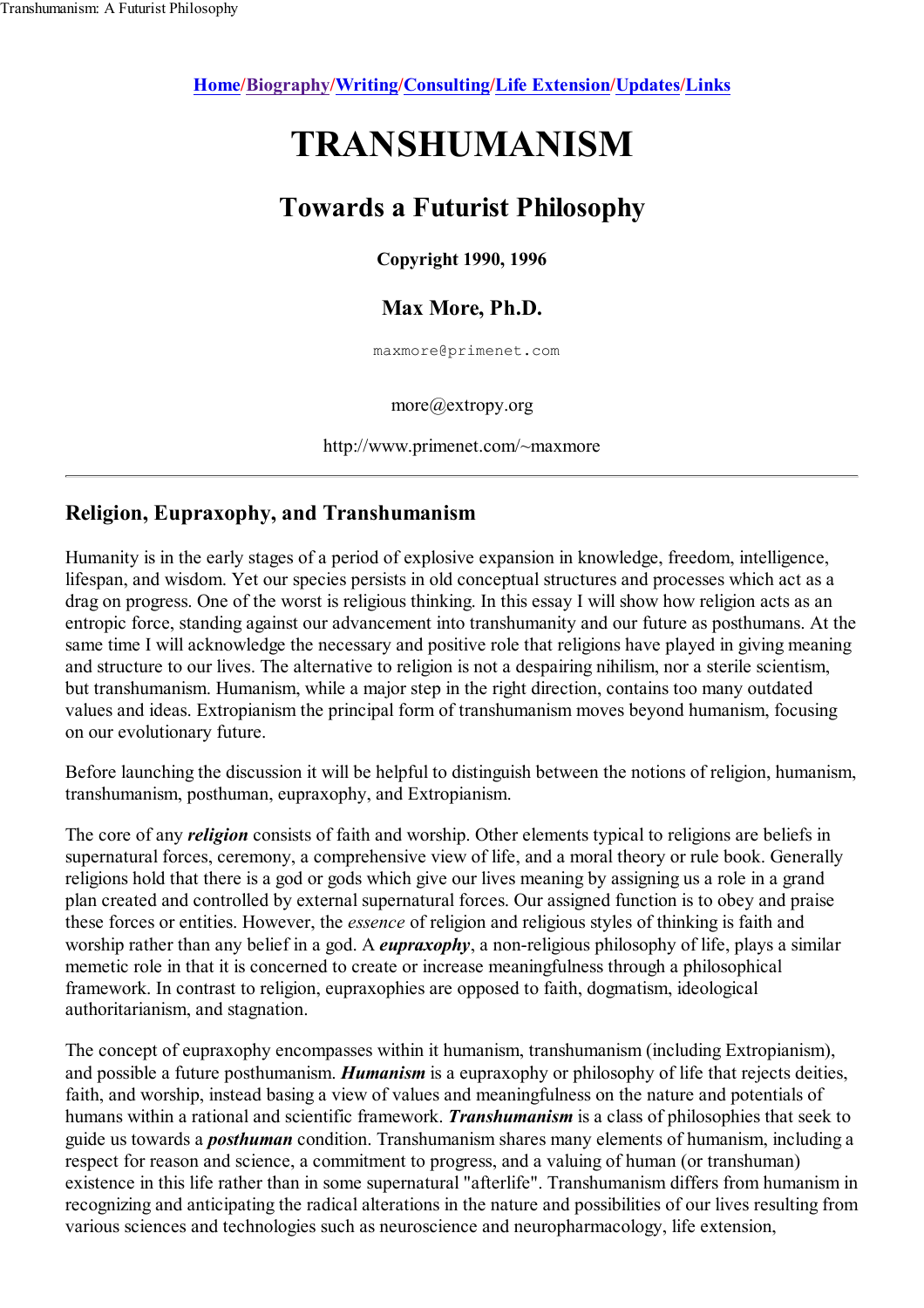nanotechnology, artificial ultraintelligence, and space habitation, combined with a rational philosophy and value system.

Finally, *Extropianism* is the foremost version of transhumanism. While all transhumanists as such will agree on many overall goals, they may differ over the principles that will get us to a posthuman stage. The philosophy of Extropianism affirms the values of Boundless Expansion, Self-Transformation, Dynamic Optimism, and Intelligent Technology, and Spontaneous Order.

#### Why Does Religion Persist?

Many people find it puzzling and frustrating that religion has persisted despite enormous advances in scientific understanding. In order to see why this has been the case and what the future holds for religion, we need to determine the causes of religion. I suggest that there are four basic causes: Religion is (a) a pre-scientific system of explanation and technology; (b) a source of meaning, direction and emotional expression in life; (c) a means of social control; (d) a means of coping with uncertainty and death. I will comment on (c) and (d) briefly, since I want to focus on (a) and (b).

SOCIAL CONTROL: Understanding religion as a form of social control and domination probably has little value as an explanation of its origin since religious belief had to exist before it could be used to this end. But it is plausible to think that religion has been fostered and developed by priests and state authorities in order to consolidate power over their subjects. If you can convince people that your authority derives from God or gods you will be in a stronger position than a merely secular authority. This is illustrated by the historical record which shows that state authority and religious authority have been held in the same persons; this is still true in many less developed cultures, such as that of Iran. The entropic forces of religion and `state' have synergistically boosted one another. For instance, `the divine right of kings' means that King could do no wrong in law (or morals). Derived from this principle is the current policy of immunity of government agents in performing their functions.

Marx and Engels took essentially this view. They saw religion as part of an ideology that rationalized the position of the ruling class, teaching subjects the virtues of meekness, humility, obedience, non-resistance, and non-retaliation. They saw this as inevitable until social conditions resulting in alienation and unhappiness were changed, making religion unnecessary as an "opium of the people". While there is some truth in this view, it ignores the radical and disrupting nature of some religious movements and undervalues the role that religions have sometimes played in undermining statist powers. Religion has occasionally provided a rival authority rather than a collaborative one.

DEALING WITH DEATH AND UNCERTAINTY: One of the great tasks before us, as transhumanists, is the reengineering of our consciousness to do away with the powerful desire for certainty of a dogmatic kind. Most humans feel that they cannot bear to be wrong. They fear an unknown future. They readily give up intellectual and emotion independence in favor of faith in another person, whether human or supernatural myth. Humans are also driven to the comforts of religious dogma by the terrible fact of death. Some transhumanists expect religion to automatically decline as technological progress accelerates. Unfortunately, the faster technology and society changes, the greater the uncertainty in people's lives, so the greater the appeal of religion in all its forms. (Hence the takeover by National Socialism and communism at times of great upheaval.) Scientific and technological progress alone will not abolish religious thinking. Transhumanist philosophies, especially immortalist philosophies such as Extropianism, will be vital to intellectual and emotional progress.

EXPLANATION AND TECHNOLOGY: Humans (and transhumans) are marked by a persistent desire to understand and control their environment and experience. Before the development of the scientific method, deductive and inductive logic, game theory, sophisticated epistemic principles and so on, humans resorted to superficial causal explanations based on observation for common phenomena, and theistic explanation for unusual events. Deities were invoked to explain unusual or destructive phenomena, and to try to provide a comforting model of the uncertainties and uncontrollable events in life. Storms, floods, tornadoes, earthquakes, epidemics and madness could not be tolerated without some belief about their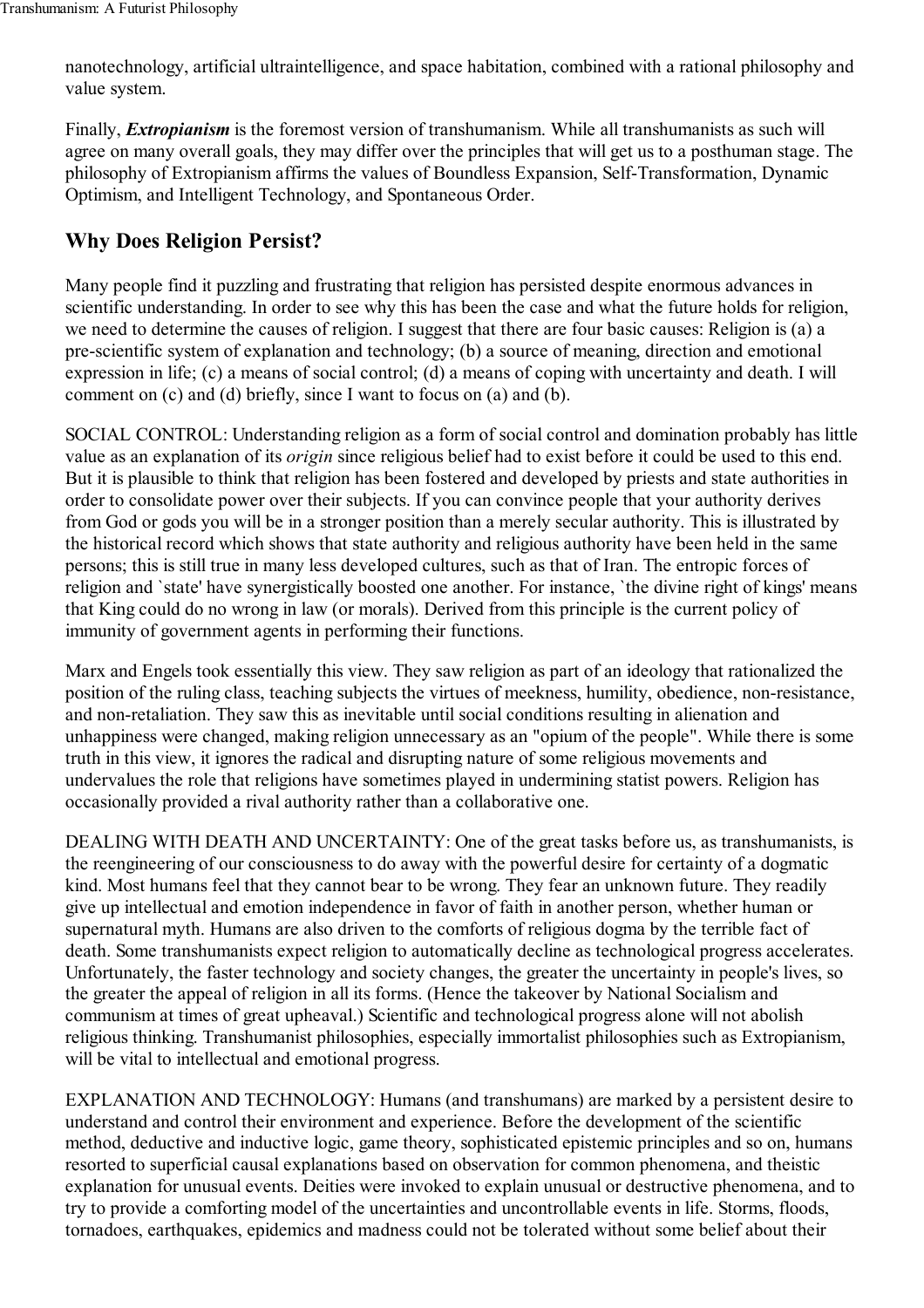cause. In the absence of scientific explanation a religious or theistic explanation was almost inevitable.

Along with pre-scientific attempts at understanding came a crude attempt at a technology. A tension is evident here: On the one hand religions have frequently declared events to be determined by a divine plan and so have held attempts at changing things to be futile (this is common in Eastern religions, as well as other religions involving predestination). On the other hand, religions have offered certain limited and carefully circumscribed means of changing and controlling events, such as through prayer, ritual, and magic. The overall result has been entropic and anti-progressive since religious technology is ineffective (with the occasional exception of psychosomatic effects).

The role of religion in providing explanations, however poor, of human life and its environment has given way over time to the superior resources of empirical science. Science has been able to explain an enormous variety of phenomena, both commonplace and unusual. Protestations by theists that science has not and cannot explain the origin of life, the origin of the universe, or the nature of consciousness are increasingly ridiculous as we continue to learn and discover.

An objection to this view of the origin and strength of religion is that it is unclear why religion is persisting and even growing as scientific triumphs abound. This objection makes two mistakes however. First, as I am showing, there are other sustaining causes of religion that do not entirely or closely depend on the development of science. Second, the apparent strength and resurgence of religion is, I believe, an illusion generated from a limited perspective. Certainly religion is not declining rapidly, and is continually taking new forms (such as New Age mysticism), but seen over a span of decades and centuries the trend is clear enough. Late twentieth century religion is very much less powerful than religion in the Middle Ages. In the past religion dominated all aspects of life and the idea of a separation of Church and state would have been considered incomprehensible and wicked.

The illusion is strong in North America, where TV evangelists have benefited from modern media exposure. A higher and louder profile does not necessarily mean that religion is actually more powerful. Europeans see the decline of religion more clearly. The numbers of people attending churches, and the strength of religious conviction have declined drastically. It is a notorious fact that a high percentage of priests and ministers themselves have weak or non-existent beliefs. As science continues to squeeze out religion from its role in explanation, this factor in the persistence of religion will weaken. Just as important as the development of science in weakening religion is the scientific education of the population something which is extremely poor in our monopolized and primitive state schools. Yes, as I noted earlier, religion could persist indefinitely unless we can spread transhumanist perspectives widely.

MEANING AND EMOTION: For psychological health and strength humans need to have metaphysical and existential beliefs capable of endowing their lives with a sense of meaningfulness. Religion does a fairly effective job at this, especially considering the falsity of its tenets. Religion is most effective in bolstering the psychologically weak those who find life a burden: "You have a friend in Jesus". So long as you obey the rules and believe you will rewarded, you needn't be too concerned at being a loser. Religion operates as a philosophical Band-Aid, sheltering weak selves, but is poor at positively promoting individual and social evolution. In being part of another's grand plan one gains the illusion of meaningfulness, even if it is the kind of meaningfulness the peasant felt under feudalism.

By providing a complexly structured myth religions add drama to life, provide usable moral categories, and allow the expression of emotions unique to humans, such as metaphysical joy, love of abstract principle, and identification with deep values outside the self. One of the most gripping of any religion's appeals is its ability to allow the feeling and expression of these powerful and transcendent emotions. An isolated self can neither express itself nor actualize and relate to broad values. By "letting in the holy spirit" or some other link to a divine being or force, one steps beyond the confines of one's self as it is and connects into a meaningful condition. This feature of religious belief is related to its explanatory role since the being or forces which provide the meaningful structure also have important effectssuch as creating, sustaining, structuring, and destroying humanity, the planet or the universe.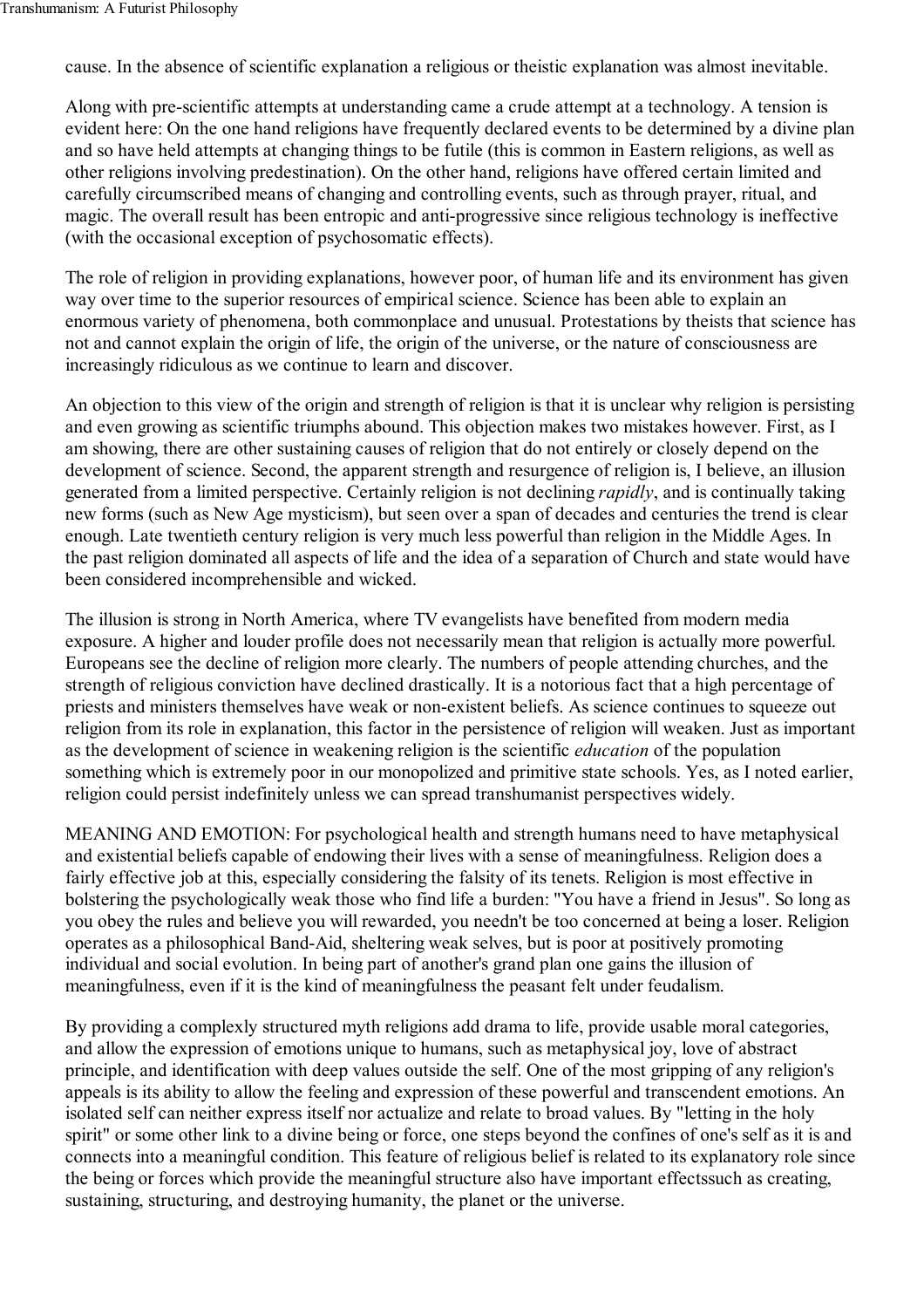Ludwig Feuerbach explained how religion conceives "God" and gods in anthropocentric terms. "Manthis is the mystery of religionprojects his being onto objectivity, and then again makes himself an object to this projected image of himself." (p.29). Feuerbach characterizes God as the self-consciousness of man freed from all discordant elements. Looking beyond ourselves as we are is a good thing, but externalizing our values is both alienating and an abdication of responsibility. As I will explain below, transhumanism focuses not on an external state of current perfection (as imagined by us with our near-primitive minds) but on a internalized process of growth and expansion taking us into the future.

As a strategy (generally unconscious) to create meaningfulness, religion is a failure. This is only partly because it is based on ignorance and rejection of evidence and rationality. Even if reality contained the entities and forces claimed to exist, any remotely objective meaning would be absent. What kind of role in a divine plan could endow us with meaning? Being a trivial element of a plan would not satisfy us. We want to be near the center of the plan and to play an important and positive role. "If the cosmic role of human beings was to provide a negative lesson to some others ("don't act like them") or to provide needed food to intergalactic travelers who were important, this would not suit our aspirations The role should focus on aspects of ourselves that we prize or are proud of, and it should use these in ways connected with the reasons why we prize them." (Nozick. p.586-7). Even this would not be sufficient. Fulfilling our role in the plan might require our voluntary compliance, or it might be imposed on us. If it is our choice, we may have no good reason to cooperate. In either case it's unclear how fitting into the plan could give us meaning. Even if it did give us *meaning* it may not be *good* for us. A further problem arises when we ask what it is that gives God's purposes meaningfulness; I refer the reader to Nozick for a tale concerning God's crisis of meaningfulness.

### Religion as Entropic

The urgency of the need to replace religions with other types of meaning-fostering system is all the more evident when we think of the inherent irrationalism of religion and its entropic retardation of progress. As I have noted, essential to religion is faith. This does not mean a rational, pragmatic decision to adopt a hypothesis; faith, in the pertinent sense, means a fixed belief which persists in the face of contrary evidence. As I stressed in my "In Praise of the Devil" (Extropy #4, 1989), hostility to reason may be explicit (as in Luther) or it may be revealed only after some probing of beliefs. This is true not only of traditional religions such as Christianity and Islam, and their offshoots such as Mormonism, but also of the diverse variants on New Age mysticism. Those who believe in astrology, crystals, angelic forces, and guiding aliens are not interested in evidence or plausibility.

Irrationality, the rejection of our best means of cognition, is necessarily dangerous and entropic. Entropythe loss of order, information, and usable energy, is promoted by faith. Extropic values of increasing intelligence, freedom, enjoyment, longevity, and expansion can only be achieved by the most scrupulous employment of reason, science, logic, and critical thinking.

Apart from subverting extropic progress, the irrational faith of religion encourages an attitude of resignation. Why bother to try to improve one's lot if it is "God's Will" or "The Cosmic Plan"? On the one hand believers cannot take badness and evil seriously: Given the existence of perfect goodness and power, the bad aspects of life must be illusory, or unimportant compared to the afterlife. On the other hand, religious beliefs are usually accepted because of the person's pessimistic, hopeless view of the human situation (or their personal condition). The surface contradiction is eliminated when we see that the overall view is of a tragic human condition made bearable by a separate realm of divinity, salvation, and paradise.

Where religion offers faith in the invisible and unknowable, Extropian transhumanism embodies the extropic principle of dynamic optimism. Unlike faith's unquestioning belief in a superior realm to be bestowed on us through divine agency, dynamic optimism is an internally generated motivation for progress. It an attitude that looks at evidence, trends, and capacities, but goes beyond them (not against them) in setting inspiring goals in order to empower us to move forward, upward, and outward. It says (literally!): "Never say die". Our goals and direction for the future are not rigidly determined by what we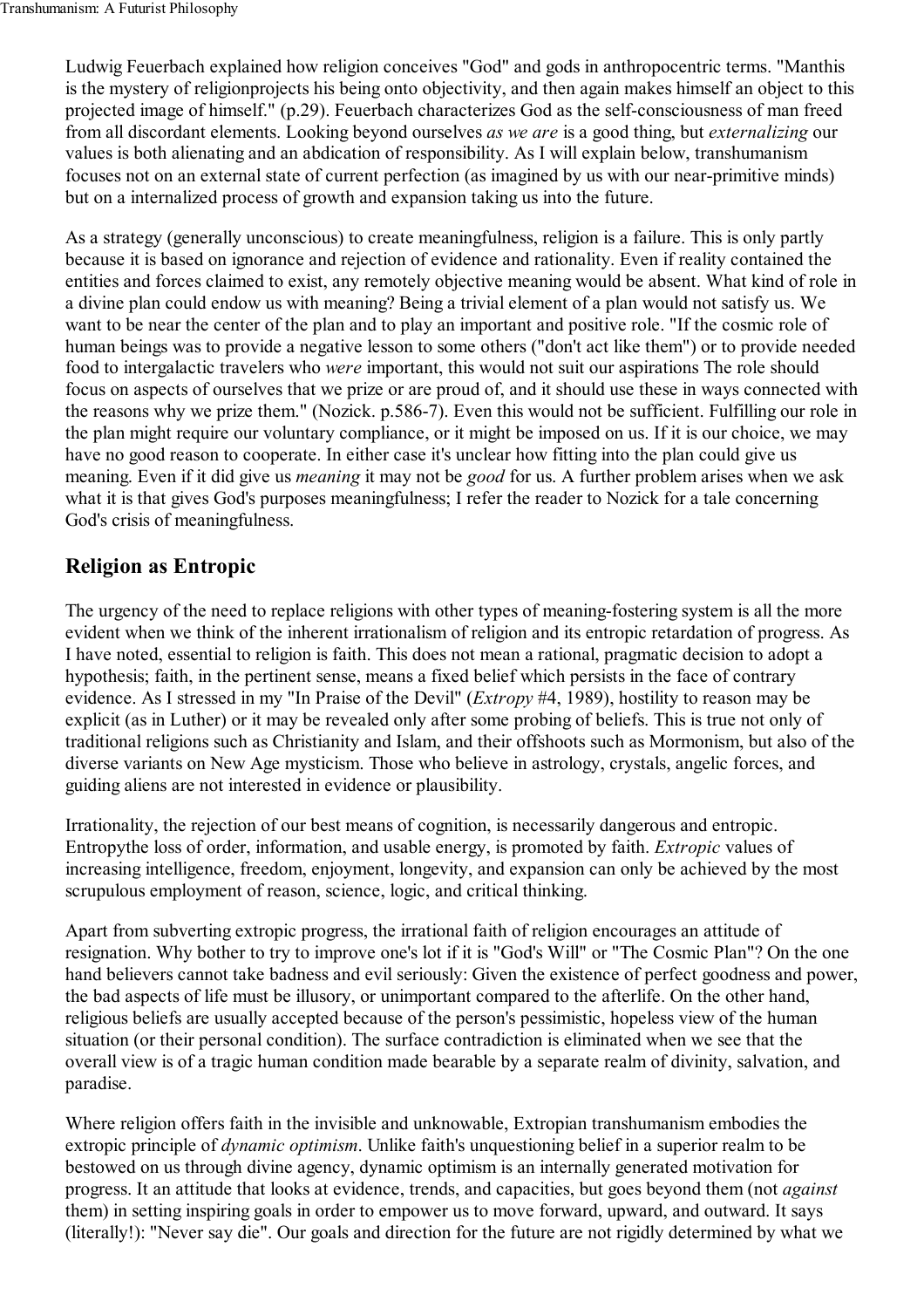think we know now, since what we understand and what we can accomplish increases daily. Dynamic optimism makes full use of our current understanding and abilities and directs us to move beyond them. The Extropian rejects the common culture of negativity, the focus on negatives, the defense of stagnation and tradition, and advocates a surging forward into a bright future.

The extropic striving for something better than what we have exists in religion in an irrationalist-fantasy form, in which a superior existence is given to us by a divine force, an existence only truly accessible after our physical death and decay. Locating "Paradise" in another realm removes from us the necessity and point of taking responsibility for our condition by using reason and technology to transform it. Sometimes Paradise is located (perhaps temporarily) in this world, but it will be brought about by divine power and not by our own efforts. Religion says we need not and should seek physical immortality through life extension, biostasis and so on, since we are already guaranteed these in the afterlife. The Christian notion of salvation by the act of Jesus, rather than through our own restitution for wrongs and our self-transformation, can similarly result in moral hazard. Religion justifies complacency and stagnation. The religionist has no answer to the extropic challenge put by Nietzsche's Zarathustra: "I teach you the overman. Man is something that is to be overcome. What have you done to overcome him?"

#### **Nihilism**

These defects are easy to overlook when it seems that the alternative is nihilism a belief in the absence of meaning and purpose. The nihilist view, as put by Peter Atkins holds that "At root there is only corruption and the unstemmable tide of chaos." Nihilism says that there is no truth about the way things are; the world is valueless and purposeless. As Hans Kung puts it, nihilism represents itself "as insight into the nothingness, contradictoriness, meaninglessness, worthlessness, of reality."

I will not explain what's wrong with nihilism in detail here. I agree with Nietzsche (in The Will to Power) that nihilism is only a transitional stage resulting from the breakdown of an erroneous interpretation of the world. We now have plenty of resources to leave nihilism behind, affirming a positive (but continually evolving) value-perspective.

Briefly, to justify the assumption that there is truth to be discovered requires only a critical rationalismthat is, a pragmatic and fallibilistic, but optimistic empiricism. If there are regularities then our best strategy for discovering them is a fallibilist but optimistic empiricism.

A reply to nihilism about value is more involved, but essentially involves the observation that we are faced with choices, alternatives, and have conflicting desires that call for ethical principles. There is no intrinsic value built into the universe. Our situation as living, conscious beings faced with choices demands that we adopt and continually refine ethical principles. Rational values must be practical. Practical values are those conducive to each individual's survival and flourishing. Given the objective existence of reality, and the existing nature of human or transhuman beings at any point in time, there will be objective (not intrinsic) values: those values that are actually conducive to our flourishing.

### Transhumanism: Meaning as Perpetual Transcendence of Limits

Now that we understand the functions of religion, we can see that a narrow scientism will not succeed in replacing it. A deeply value-laden, yet open and critical system (or systems) will be necessary to dislodge virulent religious memes. The growth of humanism over the decades has begun this job, but now it is time to utilize the more inclusive and memetically attractive option of transhumanism.

The Extropian philosophy is the most developed form of transhumanism. It includes a broad metaphysical perspective on the development, direction, goal and value of life and consciousness. It goes beyond humanism by peering into the future in order to better understand our possibilities. As we move forward through time our understanding of our immense potentials will evolve; there can be no final, ultimate, unalterable philosophy of life. Dogma has no place within transhumanism. Extropianism and other transhumanisms, if they are to be true futurist philosophies, must be flexible and ready to reconfigure into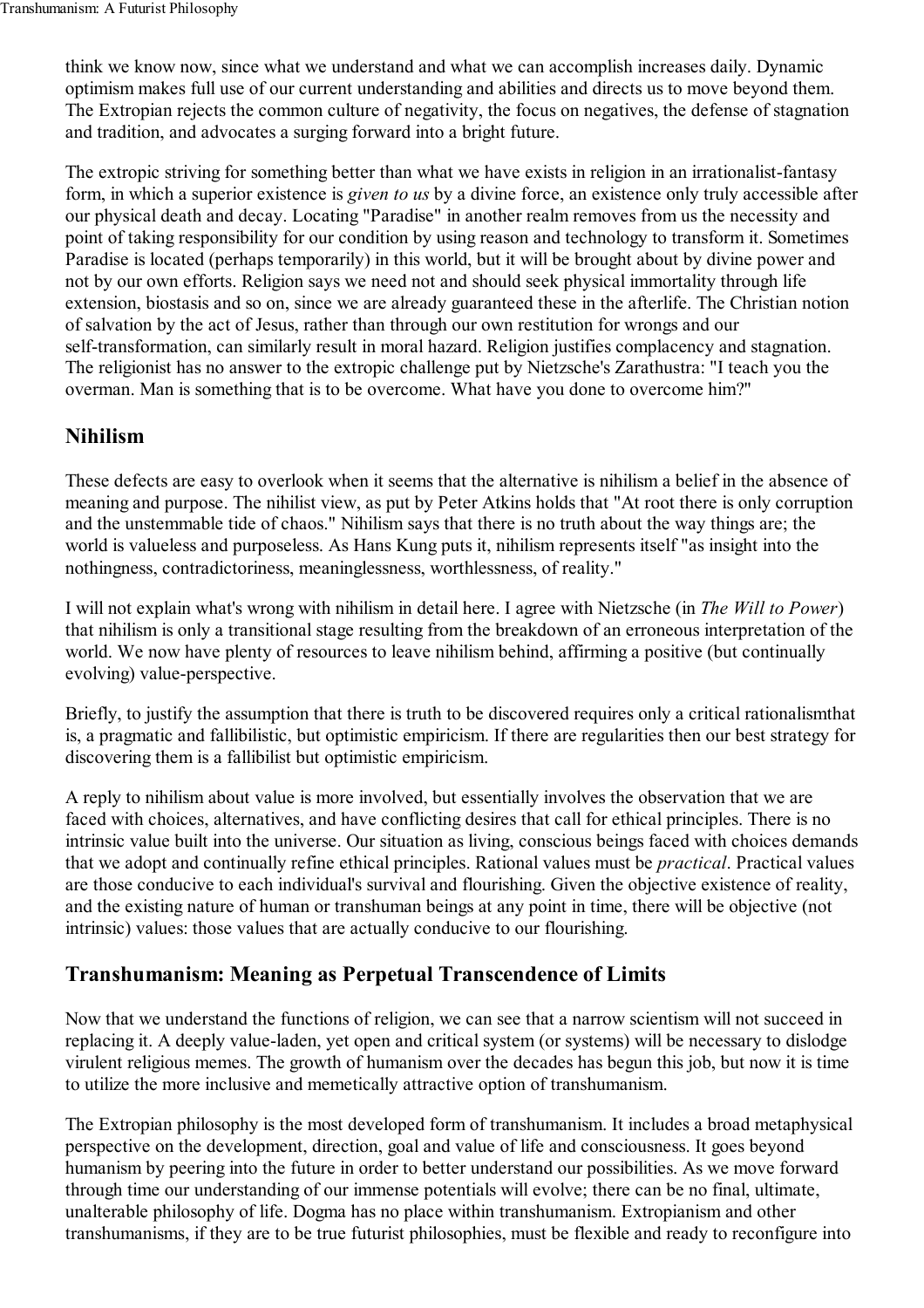higher forms. Balancing this should be a resistance to change for the sake of novelty: transhumanism, if it is to guide us, cannot involve a pervasive skepticism. Truth, once found and expounded, should not be quickly jettisoned merely for newness.

Extropian transhumanism offers a optimistic, vital and dynamic philosophy of life. We behold a life of unlimited growth and possibility with excitement and joy. We seek to void all limits to life, intelligence, freedom, knowledge, and happiness. Science, technology and reason must be harnessed to our extropic values to abolish the greatest evil: death. Death does not stop the progress of intelligent beings considered collectively, but it obliterates the individual. No philosophy of life can be truly satisfying which glorifies the advance of intelligent beings and yet which condemns each and every individual to rot into nothingness. Each of us seeks growth and the transcendence of our current forms and limitations. The abolition of aging and, finally, all causes of death, is essential to any philosophy of optimism and transcendence relevant to the individual.

Humans have tried to imbue their lives with a fuller sense of meaning by a belief in the possibility of connecting with a higher realm, by transcending their limitations and merging with or at least communing with the Infinite and Eternal. Apart from the sheer falsity and irrationality of religion it has had the unfortunate consequence (identified by Ludwig Feuerbach) of debasing humanity. By inventing a God or gods and elevating them above us, by making external divinity the source of meaning and value, and by abasing ourselves before these higher powers, we have stifled our own emerging sense of personal value. We can look up while on our knees, but we cannot walk forward.

The Extropian philosophy does not look outside us to a superior alien force for inspiration. Instead it looks inside us and beyond us, projecting forward to a brilliant vision of our future. Our goal is not God, it is the continuation of the process of improvement and transformation of ourselves into ever higher forms. We will outgrow our current interests, bodies, minds, and forms of social organization. This process of expansion and transcendence is the fountainhead of meaningfulness.

What is meaningfulness and why is the extropian philosophy of transhumanism especially effective at nurturing and feeding it? A static life, one which is closed up within itself and never seeks new values, never grows, never explores, is a life lacking meaning. If the universe were controlled by a malevolent being who frustrated all of your plans even before they could move you forward, you would be unable to connect with anything beyond your current condition. Even if you were free to plan and act, your life would lack much meaning if your long term plans reached no further than current narrow concerns (such as the pursuit of immediate gratification and the conditions for its continuance).

It will be clear why death undercuts meaning. The involuntary termination of life limits the ways of and extent to which you can connect your life to other values. People seek meaning by connecting with many different things and causes: Political and social causes of all kinds, having children, seeking beauty or knowledge, relationships with others, and self-development. We worry about lack of meaning when we ask ourselves "Is this all it comes to?", "Is it merely this?". We find more meaning as we realize the connections of our concerns to broader values, and as we become more intensely involved in these transcendent concerns.

No matter how broad the field of value we connect our lives to, we can intellectually step outside that field and ask ourselves "what does that come to? What does that mean?". Even if the values we link to are themselves extremely broad and important it seems we can always stand outside that system of meaning and be concerned about its adequacy or its ultimate meaningfulness. The wider the field of the meaningrelations the more difficult and strained will be this questioning. If, no matter how wide the realm with which we connect ourselves and our purposes, there is always a wider context from which to question meaning, perhaps what we require is a field of meaning that is unlimited and outside of which we cannot stand. As Robert Nozick notes, "The intellectual life seems to offer one route across all limits: there is nothing that cannot be thought of, theorized about, pondered."(597) However, though thinking can link us to everything, it is only one particular type of link. A meaningful life will involve more than simply abstract consideration of values.